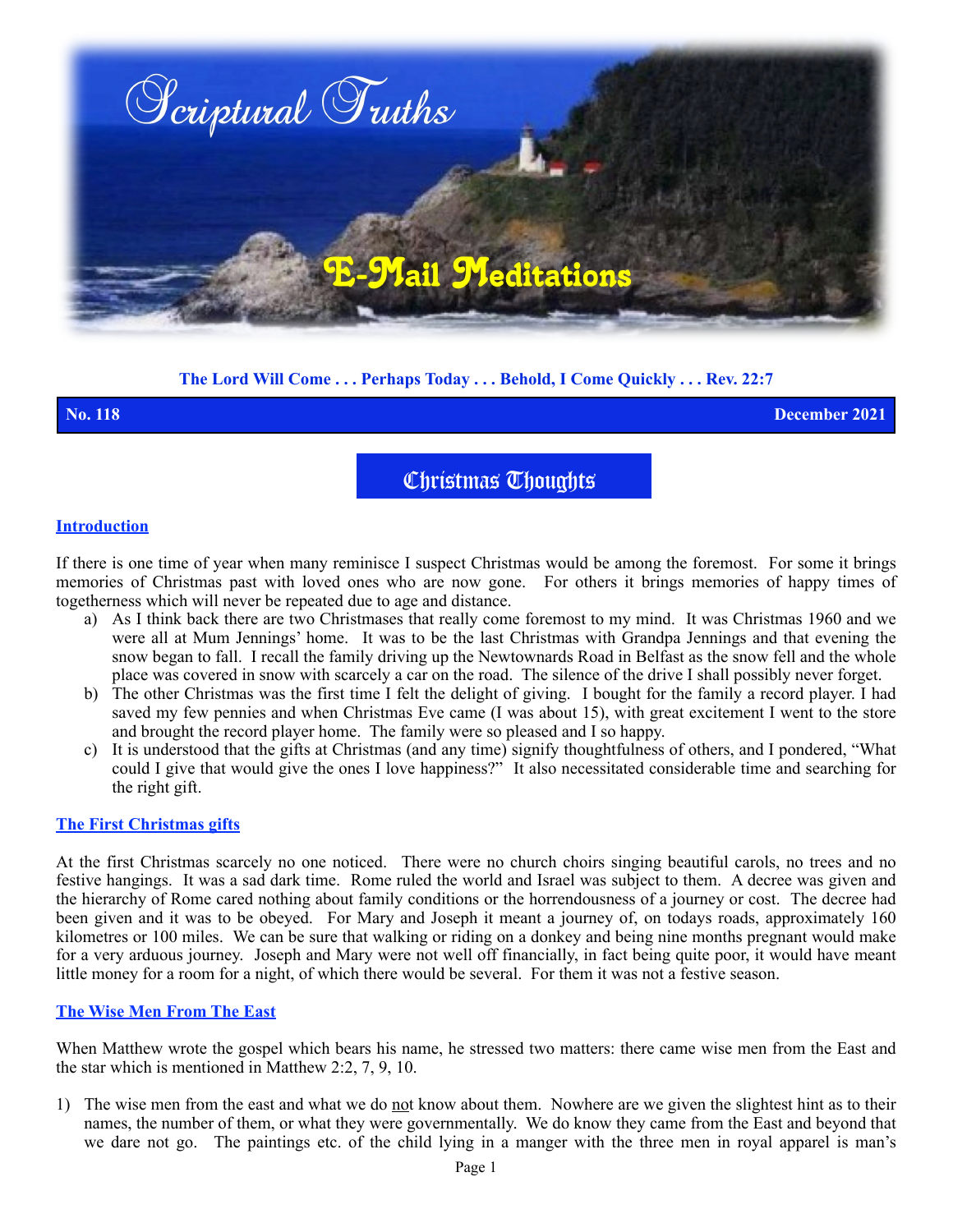imagination and unbiblical. Dr. Luke informs the readers of the babe in the manger, whereas Matthew informs us that when the wise men came, the family were in the house (Matt. 2:11). Furthermore, the literal translation is, "But Jesus having been born", and judging from the decree of Herod, it is evident considerable time had passed from the birth.

- a) How they associated the star with the birth of a king is unknown. There are various presentations suggested but they are all conjectures. Since the scriptures records nothing about these, the matter must be left silent.
- 2) The wise men from the east and what we do know about them.
	- a) They were aware of the governmental position of the Lord for they came to see the one who was born "King of the Jews" (Matt. 2:2).
	- b) They knew He was worthy of gifts, just as the Queen of Sheba brought gifts to Solomon (1 Kgs. 10:13).
	- c) The gifts were practical for a new mother and baby, and for them at that point, the unknown journey to Egypt. God is practical and the gifts were carefully thought of - that which would be best beneficial to the new mother and baby. Everyone who has had a child knows that a great deal of money is to be spent on them and Joseph and Mary were no different. It is quite evident they were poor for they only had the means to offer two young pigeons (Lk. 2:24). The gifts presented to the baby of Bethlehem were those which had a practical value for the family. This is a beautiful truth for the Lord knew that which lay ahead of them, and since the journey from Nazareth would have been costly, the journey to Egypt more so for it was at least double the distance. Then when they would get there, it would take time for Joseph to get a job and get paid. They needed money, hence the gold.
		- i) A little research will indicate that frankincense and myrrh were medications that were used on scratches, bruises and illnesses. They could be put together in a number of ways to produce the medication needed. These three gifts were very practical and would be greatly welcomed by the new parents.

### **Thoughts On The Gifts**

It has often been said that the gold, frankincense and myrrh were symbolic of the life of the Lord and there may be an element of truth in that. However, one must be careful for the passage is not teaching the spiritual significance of the items. Let's assume that there is a deeper purpose than the practical. What would the gifts indicate?

- a) Gold never, as mentioned, indicates deity but it does signify glory, and being mentioned in Matthew it indicates the glory of Christ the King and the glory of His Kingdom.
- b) Frankincense indicates fragrance, however, that fragrance is intensified when it comes in contact with fire. Therefore, in the frankincense we have signified the fragrance of the life of the Lord, especially when in the temptations and afflictions of life.
- c) Myrrh, the Hebrew word indicates bitter, however, because it is used more often in the Song of Solomon, it indicates the bitterness of the experiences the Lord endured out of love for humanity and the Father.

# **The Other Side Of The Story**

Having looked at the gifts brought to the Lord at His birth we then need to consider what gifts He left His own after His resurrection and ascension.

- a) After His resurrection and ascension He left them not with monetary goods or material possessions but things far more valuable. He left them with:
	- i) the memory of a godly example in a sinful world
	- ii) the importance of communion with God in every situation of life
	- iii) the awareness of deep spiritual instruction
	- iv) the promise that He would be there to help them in the seemingly impossible task of world evangelism.

What about us as parents and grandparents? What gifts are we leaving to our children and grandchildren? If the Lord has given us finances is it being left to family members who care nothing for God, is that why He gave us money? The greatest gifts we can leave to our children are memories:

- a) Memories of a godly parentage when they knew that mum and dad had a reverential fear of God.
- b) A godly example and never to use vulgar, curse crude innuendos, especially in the listening of our children.
- c) The memory of the family altar where the day at some point was a time of Bible consideration and prayer.
- d) The memory of Mum and Dad praying audibly for their children's salvation.

Even if a child is left nothing materially but has such memories, the children, like the disciples, will still be blessed after our departure to our Heavenly home.

*. . . Rowan Jennings*